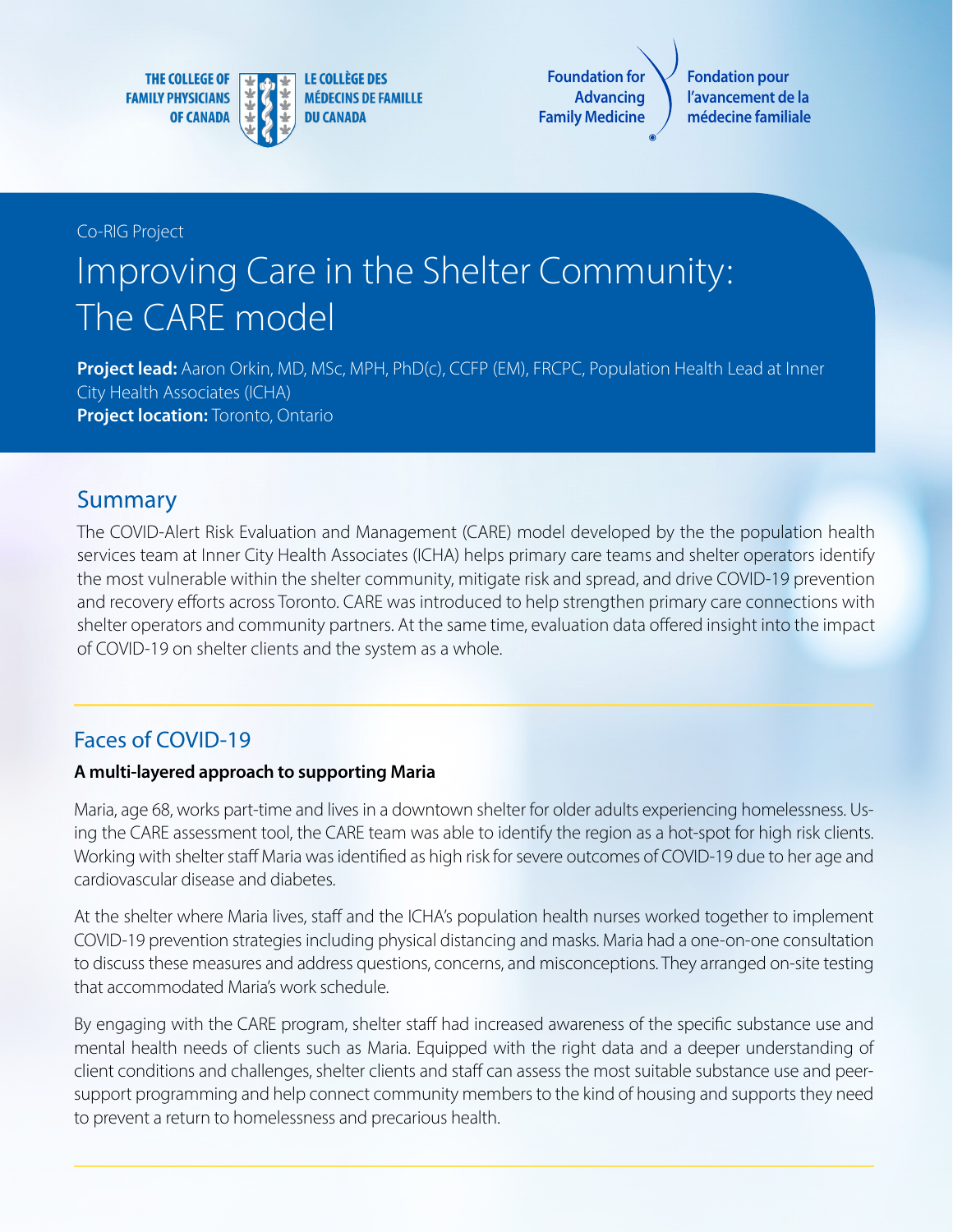## Project detail

A recent Ontario study shows that people experiencing homelessness were 20 times more likely to be hospitalized for COVID-19 and five times more likely to die from it.<sup>12</sup> With nearly 6,000 people accessing Toronto's shelter system on a daily basis, there was an urgent need to identify those who were at the greatest risk for serious outcomes from COVID-19.13

Early in the pandemic, Dr. Aaron Orkin and an interprofessional team of family physicians, nurses, and other health professionals at Inner City Health Associates developed the CARE model.

With Co-RIG funding, the ICHA team introduced the CARE model across Toronto's shelter system, strengthening their connections to shelter operators and community partners and evaluating the impact of CARE.

The CARE model integrates two innovative approaches: a validated risk stratification tool for shelters to use to guide physical distancing and housing interventions; and an infection prevention and control strategy to prevent and mitigate COVID-19 outbreaks in shelters.

### Impact

- **• Enhancing family medicine:** The CARE model helps reduce the risk of complications and death from COVID-19 and helps create a connection to family physicians, primary care support, and other important community resources to address addiction, mental health, and housing needs.
- **• Furthering research:** The generation of data helps public health, family physicians, and researchers understand and improve protocols to reduce infectious disease outbreaks in congregate settings and better support client health and well-being.
- **• Person-centred approach:** The CARE program proved to be an effective tool in proactively

# Results to date

• A total of 4,624 people experiencing homelessness across 173 shelter programs were assessed in the CARE program. Of those assessed 67.3 per cent of individuals were identified as low risk, 24.2 per cent were identified as medium risk, and 5 per cent as high risk. Based on individual risk, specific strategies were implemented to shield and protect clients from COVID-19.

identifying high-risk individuals and driving COVID-19 testing, supporting contact tracing, implementing isolation protocols, and managing referral and transport assistance to recovery sites for those who tested positive.

- **• Building capacity:** The CARE model will support shelter operators into the future as infectious diseases can have a significant impact on congregant settings like shelters due to challenges of physical distancing and clients' pre-existing health conditions, including mental health and substance use. The risk stratification tool will also provide an informed and data driven approach to vaccination prioritization and outreach within the shelter system.
- Forty infection prevention and control consultation visits were provided to shelters across Toronto; 120 shelter consultation reports have been prepared since initiation.
- Over forty health promotion visits were offered across shelters in Toronto.
- Numerous one-on-one consultations were completed with high-risk clients.